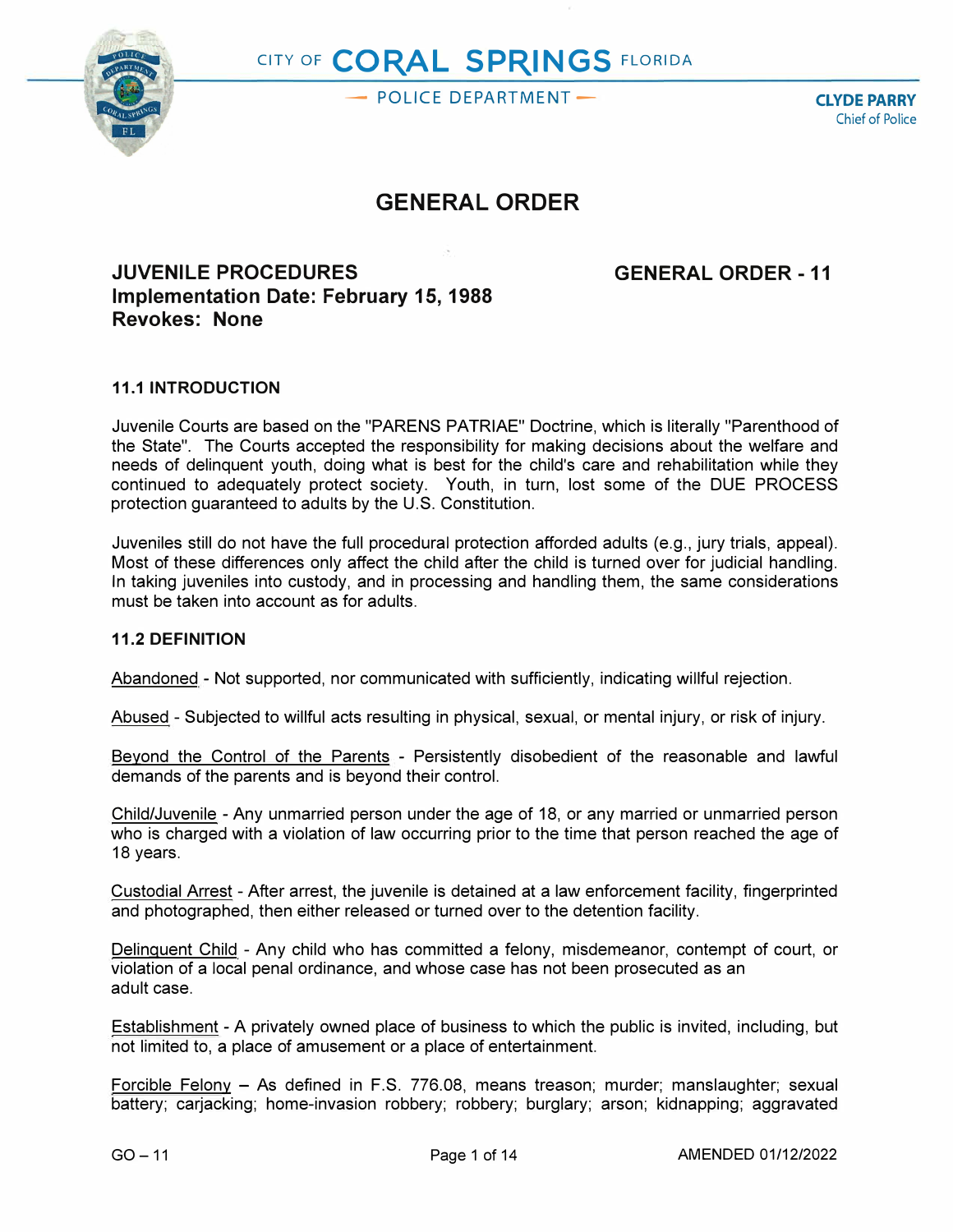assault; aggravated battery; aggravated stalking; aircraft piracy; unlawful throwing, placing, or discharging of a destructive device or bomb; and any other felony which involves the use or threat of physical force or violence against any individual.

J.C.C.P. Coordinator- the School Resource Officer who is in charge of the Juvenile Civil Citation Program.

Minor - any person under eighteen (18) years of age.

**NOTE:** For the daytime juvenile curfew ordinance, a minor is considered anyone under sixteen (16) years of age.

Neglected - Deprived of food, clothing, shelter, or medical treatment resulting in injury or risk of injury.

Non-Custodial Arrest - Charge is filed by use of a Juvenile Case Summary without taking the juvenile into custody.

Public Place - a place to which the public has access including but not limited to, streets, highways, public parks, and the common areas of schools, hospitals, apartment houses, office buildings, transportation facilities, and shops.

Runaway - A child, without permission, leaves the custody and control of their parent(s), guardian or other legal custodian.

Status Crime or Non-Criminal Act  $-$  An offense that cannot be committed by an adult. (i.e. possession of alcohol by a subject under age 18, etc.).

Truant - Absent from school despite being required by law to attend.

#### **11.3 POLICY/PROCEDURE**

#### **11.3.1** Responsibilities

The organizational structure of the Coral Springs Police Department is designed to coordinate juvenile affairs and to assist youths in their development into productive community citizens through the Community Services Component (CSC) The CSC shall operate under the following guidelines in juvenile matters.

#### **11.3.2** Criminal Investigations

- A. All child abuse investigations shall be handled by the Special Victims Unit. If death occurs from the abuse, the Special Victims Unit shall assist by assigning a homicide investigator to the case and a joint investigation shall commence.
- **B.** The Special Victims Unit shall have the primary investigative responsibilities in all sex crimes regardless of age.
- **C.** School Resource Officers (SRO) shall have primary investigative responsibilities for any crimes, which occur on the campus of a public school during normal school hours or during a function after normal school hours. In cases of a homicide, sex crimes, arson and grand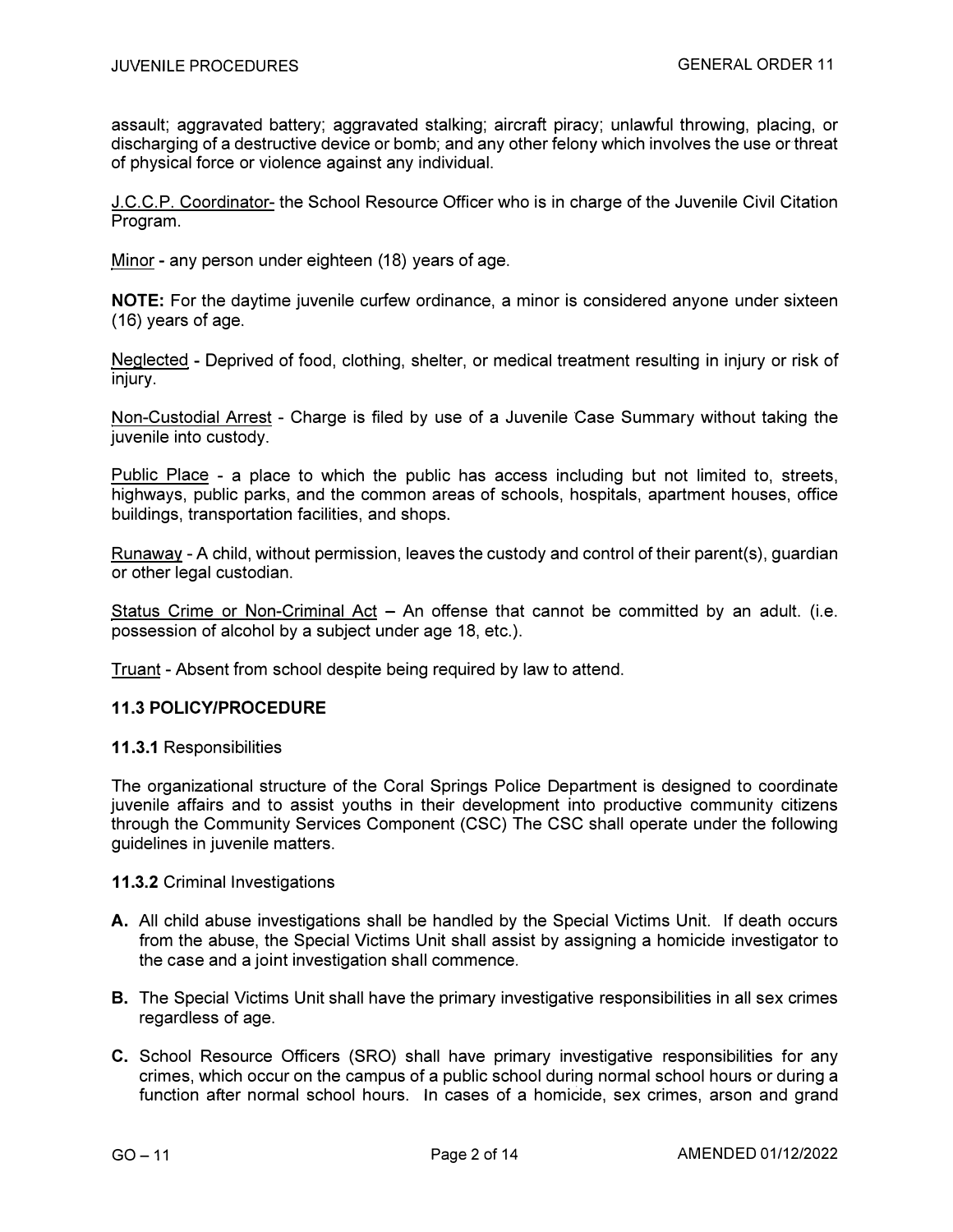larceny auto, however, the appropriate Criminal Investigations Unit shall then have the *p*rimary investigative res*p*onsibilities.

- *D***.** Crimes committed by, or s*u*s*p*ected of being committed by, j*u*veniles that are gang related will be assigned to the SET Unit. However, School Resource Officers and the J.C.C.P. Coordinator shall be a constant resource and assistance in juvenile cases for the officers assigned to the Criminal Investigations Component.
- **11.***3***.3** Processing, Case Filing, and Court Preparation
- A. Criminal Investigations shall file all necessary *p*a*p*erwork thro*u*gh the j*u*venile j*u*stice system when a member of that Unit, or any Unit, arrests a j*u*venile on a felony or misdemeanor charges. This includes coordination and preparation of any court proceedings.
- **B.** A file of arrested juveniles will be maintained by the J.C.C.P. Coordinator. Any trends or repeat subjects wo*u*ld be identified, and the information would be disseminated to other units.

#### **11.***3***.4** Diversion Programs

All members of the De*p*artment shall, when requested, *p*rovide in*pu*t to the De*p*artment's Juvenile Civil Citation Program (J.C.C.P., see G.O. 11A), the State Attorney's and/or the Department of Juvenile Justice (DJJ) to recommend the adjudication or adjustment of a case or the placement of the arrested j*u*venile into a diversion *p*rogram.

**11.***3***.5** Alternative Handling of J*u*veniles

The alternatives for dealing with juvenile offenders are limited to maintain consistency. The least coercive meas*u*re among reasonable alternatives, consistent with *p*reserving *pu*blic safety and order, and individual liberty shall be used. When deciding which alternative to use, several factors should be considered:

- A. The age of the juvenile offender:
- **B.** The nature of the offense and the circumstances of the incident:
- C. Any prior arrest record of the offender;
- **D.** Eligibility in the Department's Juvenile Civil Citation Program (see G.O. 11A);
- **E.** The availability of comm*u*nity based rehabilitation *p*rograms (officers can obtain this information from the J.C.C.P. Coordinator).
- **F.** The officer may also recommend to the J.C.C.P. Coordinator, *p*arent/guardian or the DJJ caseworker the voluntary treatment for the juvenile offender. The treatment suggested may be for any program the officer believes will benefit the juvenile. The use of the least coercive alternative does not *p*rohibit the officer from taking the j*u*venile offender into c*u*stody, when appropriate.
- **11.***3***.6** Taking a Juvenile Violator into Custody/Disposition

Notification of the *p*arent or g*u*ardian shall be made as soon as *p*ossible after the j*u*venile is taken into custody. A juvenile may be taken into custody for the following reasons: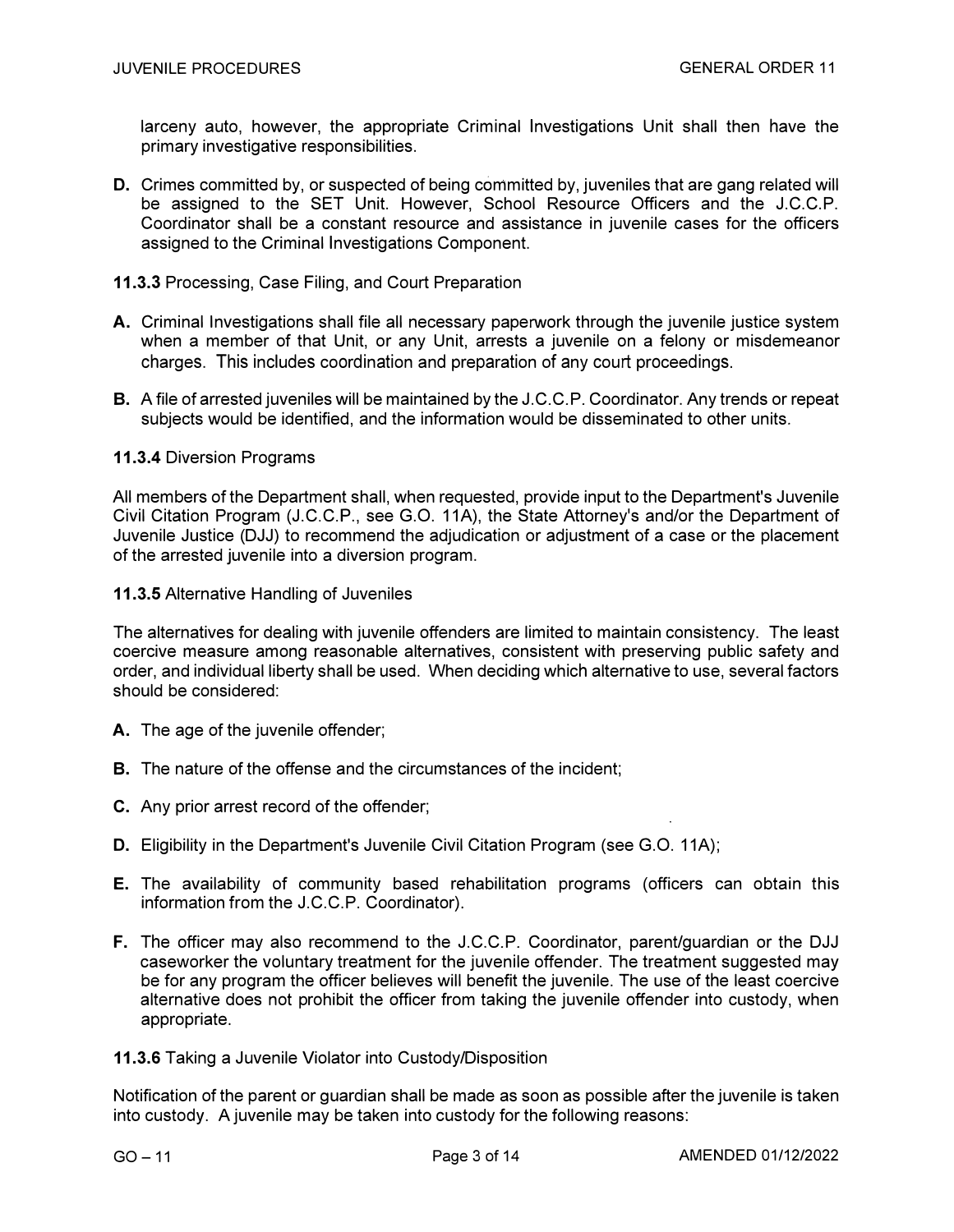- A. Court Order The court order should indicate why the juvenile should be taken into custody and where the juvenile should be taken af*t*er the juvenile is seized. Officers shall follow the directions given on the "Take Into Custody" Order. All court orders shall be verified prior to transport to the named facility.
	- **1.** When a juvenile is taken into custody on the authority of a court order or a pickup order the juvenile shall be transported to the Police Station, fingerprinted, photographed and logged in prior to being taken to the location named in the pickup order.
	- **2.** The officer shall complete a Juvenile Case Summary which shall be attached, in its entirety, to the fingerprint cards and forwarded to the Crime Scene Investigations Unit. The narrative of the Case Summary need only state the juvenile was taken into custody due to the pickup order and the reason the pickup order was issued (i.e., Pickup Order - Failure to appear at hearing on burglary charge).
	- **3.** Processing shall not apply when the pickup order is for a Baker Act.
- **B.** Violation of the law which, if committed by an adult would be a felony or misdemeanor.
	- 1. Per FSS 985.301, a child younger than 7 years of age may not be taken into custody, arrested, charged, or adjudicated delinquent for a delinquent act or violation of law based on an act occurring before he or she reaches 7 years of age, unless the violation of law is a forcible felony.
	- **2.** Juveniles older than 7 years of age shall be transported to the Police Station without delay (unless medical attention is needed) for processing. The juvenile shall be transported to the Police station in accordance with General Order 12, Prisoner/Detainee Transport-Temporary Detention Procedures.
	- **3.** The juvenile shall be fingerprinted, palm printed and photographed if being released to a parent, legal guardian, or responsible adult as provided in 11.3.6.F.
- **C.** Status Offense or Non-Criminal Act  $-$  A juvenile offender may not be detained in a secure manner at any time in an adult jail. A juvenile placed in a secure police vehicle for transportation is not considered to be in a secure area. A juvenile may be processed through a secure booking area if there is no other suitable area available continuous visual supervision is provided, and they remain in the booking area for only the period necessary to be photographed and fingerprinted.
- **D.** Procedures for Notifying the School Superintendent or designee:
	- **1.** If a juvenile is taken into custody for an act of delinquency, which would be a felony if committed by an adult, or involves a crime of violence, the arresting officer shall immediately notify the Broward District Schools Police, or designee, of the school district with educational jurisdiction of the child.
	- **2.** The following information shall be transmitted to the district's school police:
		- a. the student's name;
		- b. the school the child attends;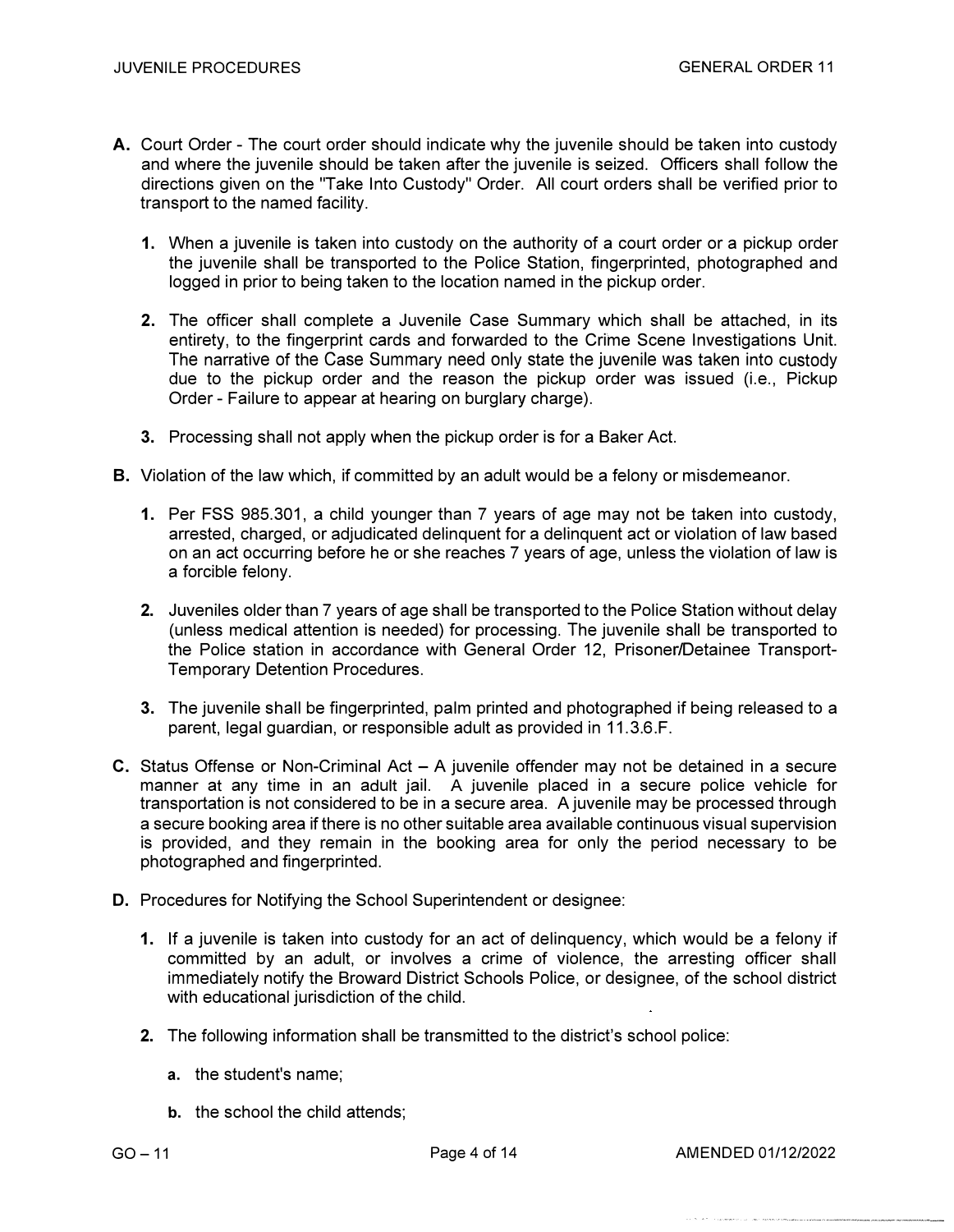- c. the date of arrest;
- d. and the nature of the crime.
- 3. The law requires the above information to be sent if the child attends a public school. Private schools and parochial schools are exempt from the law.
- 4. The current telephone numbers of the contacts for Miami-Dade, Broward and Palm Beach Counties are to be maintained by Unit supervisors, Communications Unit, and the Senior Office Assistant of the Component.
- **5.** If the arresting officer cannot make contact with the school police or designee, the information may be transmitted by another officer or supervisor.
	- a. The officer contacting the school police indicate the name, date and time of the individual contacted.
	- b. If the report is faxed, the fax receipt shall be attached to the incident report.
- E. Transport to the Juvenile Assessment Center
	- **1.** If a juvenile twelve (12) years of age or younger is detained or arrested for any criminal violation of Florida statute, the arresting officer shall immediately contact the State Attorney PRIOR to transporting the child to JAC for the purpose of consultation on whether the child should be transported to JAC for processing.
		- a. The State Attorney shall have an Assistant State Attorney assigned to the Juvenile Division available on a 24 hour / 7 day a week basis for the purpose of providing consultation.
		- **b.** The current telephone numbers for the assigned Assistant State Attorney's will be maintained by the Communications Center.
		- **c. The arresting officer shall document the name of the Assistant State Attorney and the**  results of the consultation in the incident report.
		- **d.** If no Assistant State Attorney is available, the arresting officer shall call the JAC for a preliminary scoring decision before the child is transported. Following a preliminary scoring decision, the arresting officer shall consult a sworn supervisor to determine if the child shall be transported or released to a responsible adult according to departmental policy.
		- **e.** If the State Attorney recommends a child under 12 not be transported to JAC, contact shall be made with parent, legal guardian, or responsible adult to arrange release in accordance with department policy.
		- **f.**  If after a reasonable period of time, no contact can be made or there is a refusal to accept custody, the juvenile may be brought to JAC and JAC shall except custody of the child.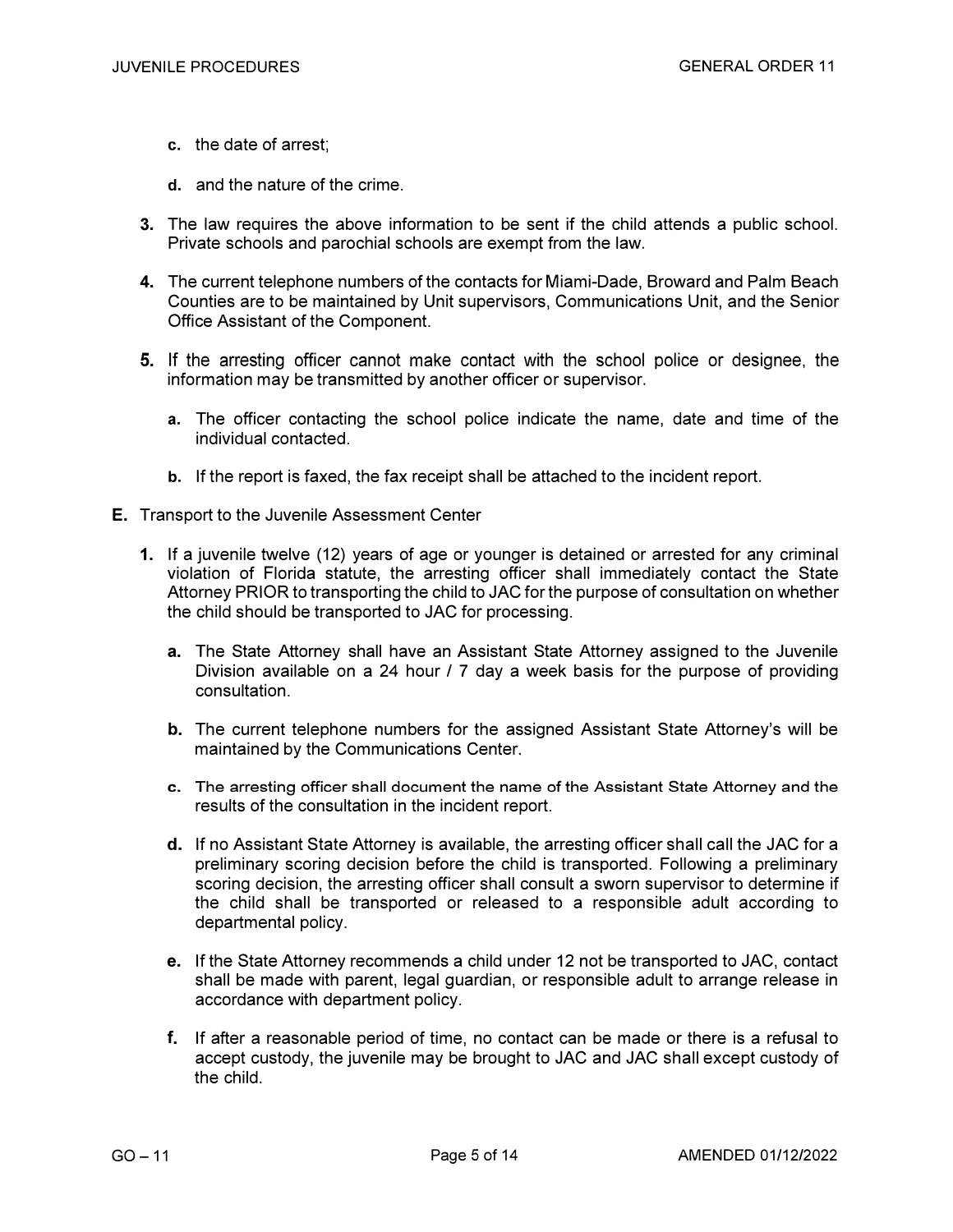- 2**.** *I*f the juvenile is over 12 years of age and meets any of the following criteria, they SHALL be detained and transported without delay (unless medical attention is needed) to the Juvenile Assessment Center (JAC). All juveniles taken to JAC will be processed by this agency,
	- a. The child is taken into custody for the alleged commission of an act, which, if *c*ommitted by an adult, would be a felony or misdemeanor in this jurisdiction.
	- b. The child is alleged to be an escapee or absconder from detention care, probation, parole, furlough, a community control program, a delinquency commitment program, or the custody of a law enforcement agency in this or any other state.
	- c. The child is wanted in another jurisdiction for an offense, which, if committed by an adult, would be a felony or misdemeanor in this jurisdiction.
	- d. The child is taken into custody for the alleged commission of an act which, if committed by an adult, would be a violation of law and requests protection in circumstances that appear to present an immediate threat to his personal safety and there are no crisis or shelter homes available in which to place the child.
	- e. The child is alleged to have committed an offense which, if committed by an adult, would be a crime of violence.
	- f. The child is taken into custody for the alleged commission of an act which, if committed by an adult, would be a violation of the law, and any of the following applies:
		- The child is already detained or had been released and is awaiting a hearing on another case;
		- There are reasonable grounds to believe that the child will fail to appear at any hearing;
		- The child has previously been found to have committed a delinguent act involving a crime of violence;
		- The child has previously been found to have committed a delinguent act which is defined by State Law as a felony;
	- g. The child has previously been found to have committed a delinquent act involving property;
		- The child is presently in a communit*y* control program or committed to the *D*epartment;
		- There are reasonable grounds to believe that the child may physically harm or has threatened to physically harm witnesses, victims, or other persons or p*r*operty;
		- A child may be placed or *d*etained in a secure or unsecured detention facility if the child is alleged or found to be in contempt of court.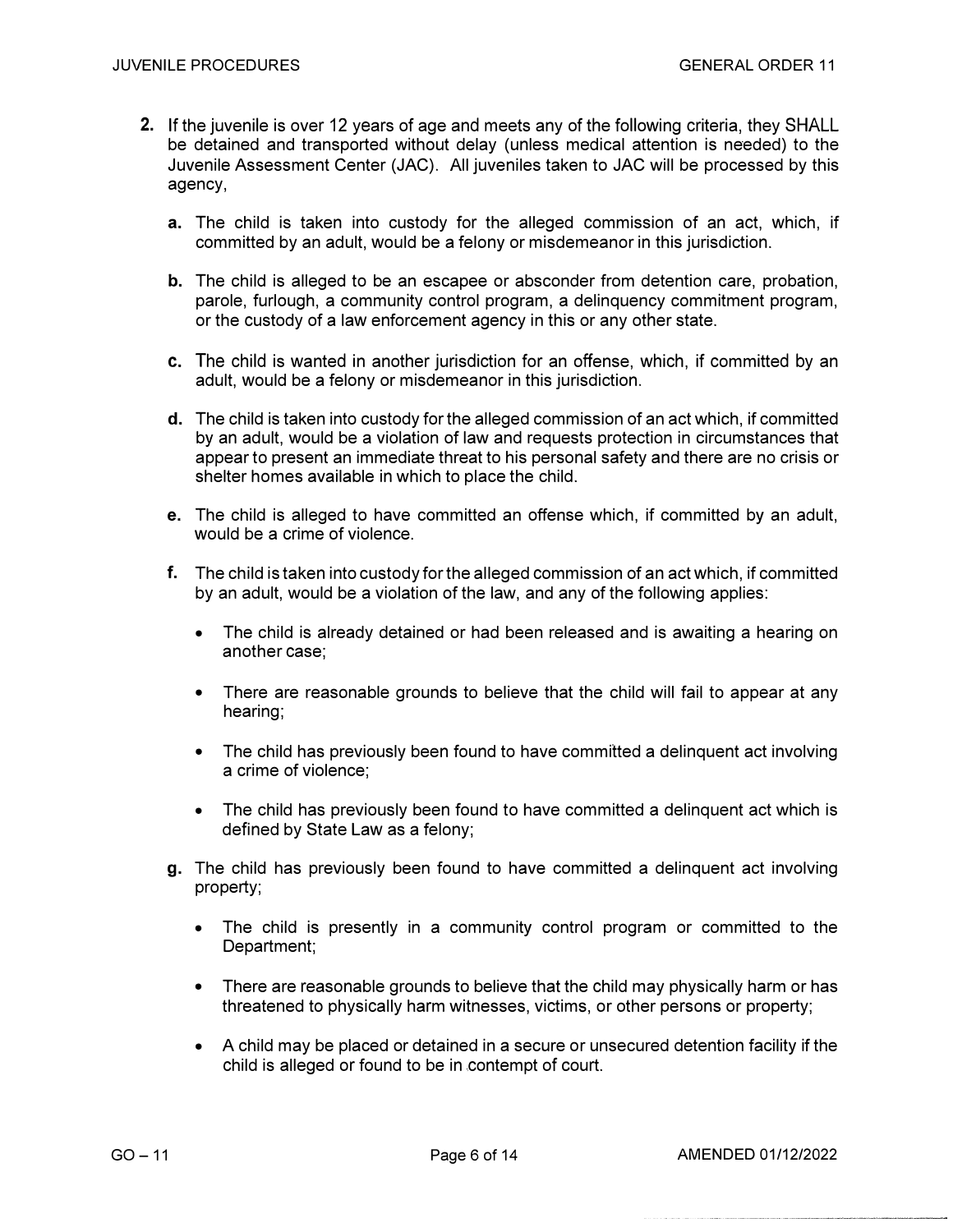- **3.** All juveniles shall be transported in accordance with General Order 12, Transport/Holding Facility.
- **F.** Juvenile Release

When releasing a juvenile, a picture ID of the person accepting custody of the juvenile must be shown and a copy of the ID placed with the repo*r*t. The juvenile may be released to:

- **1.** Parent(s)/guardian (first choice)
- **2.** A responsible adult relative
- **3.** An agent of approved crisis home
- **4.** An adult approved by the cou*r*t
- **5.** DJJ intake worker
- **6.** School which the juvenile is enrolled
- **7.** A responsible adult

**NOTE:** When a juvenile is released to any of the above other than the parent/guardian the officer shall contact the parent, as soon as possible, and document the time and date of the contact in an incident repo*r*t, Juvenile Case Summary, or supplement repo*r*t.

- **11.3.7** Non-Custodial Arrest
- A. When there is probable cause to believe a juvenile over the age of 7 has committed a crime, the officer shall not take the juvenile into custody, but complete a Juvenile Case Summary when one or more of the following exist:
	- **1.** The crime is a misdemeanor which did not happen in the officer's presence (not including the misdemeanor rule).
	- **2.** When, at the of*f*icer's discretion, the officer believes it is in the best interest of the juvenile not to take him into custody at that time.
	- 3. The juvenile cannot be located.
- **8.** The parent(s), guardian or legal custodian should be notified as soon as possible, by the arresting officer, that a non-custodial arrest has been made. The of*f*icer shall inform the contacted person of:
	- **1.** The offense charged
	- **2.** The circumstances
	- **3.** Juvenile procedures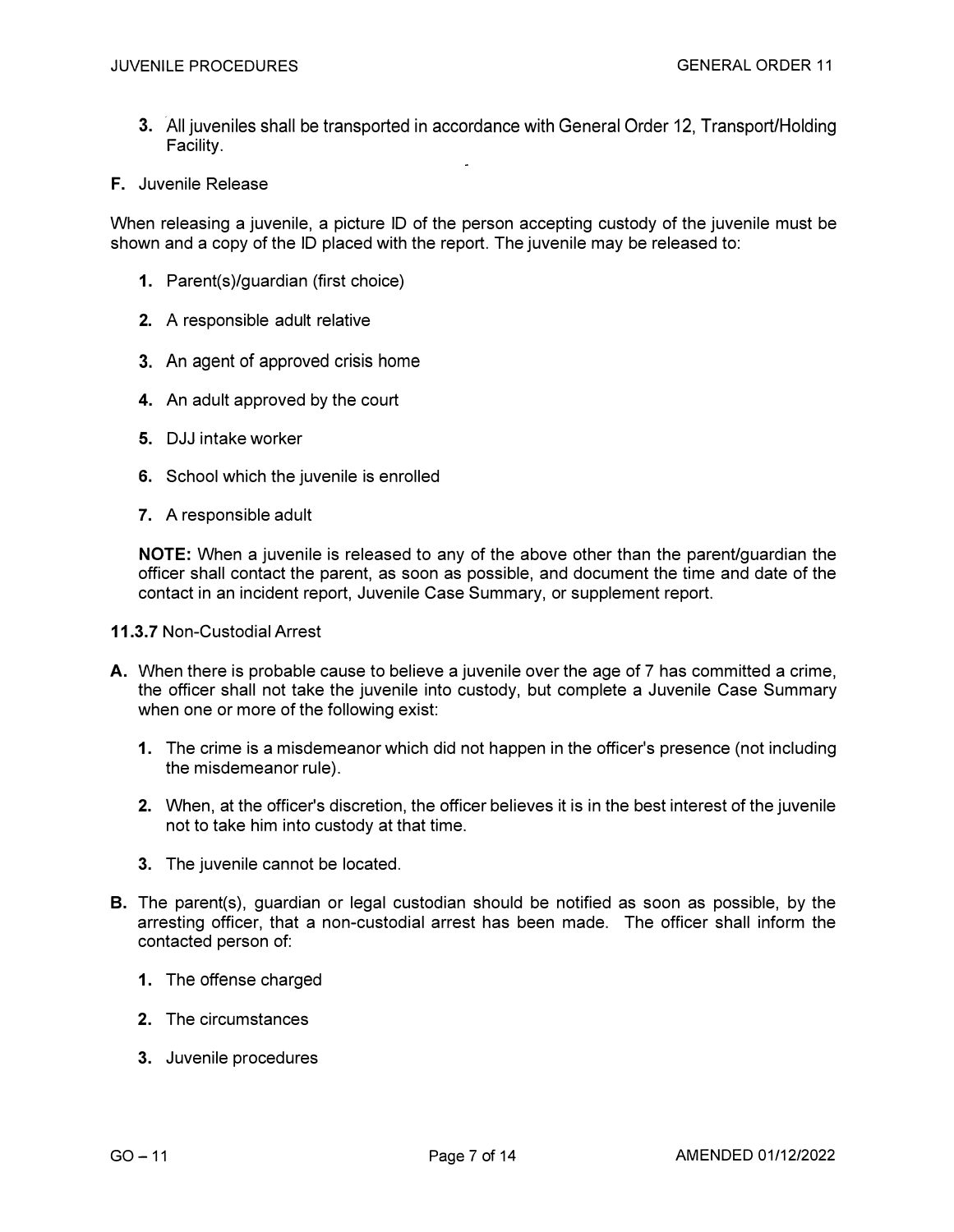#### **11.3.8** Citations

Uniform Traffic Citations may be issued to juveniles for:

- **A.** Violations of traffic infractions or misdemeanors while operating a motor vehicle regardless of age.
- B. Bicycle Violations
	- **1.** Failure to wear an approved bicycle safety helmet while riding a bicycle if the juvenile is under the age of 16. The CAD should be checked for the juvenile's name to confirm if a prior warning was given. If this is the first contact, and the officer writes the juvenile a warning, he should make sure that the juveniles name is added to the CAD. The Records Unit will be responsible for sending a letter to the juvenile's parents to inform them of the violation.
	- **2.** All other bicycle violations only if the juvenile is 16 years of age or older.
- C. Pedestrian violation.

#### **11.3.9** Dependent Children

If there is reason to believe the juvenile has been abandoned, abused or neglected, or is in immediate danger from his or her surroundings and taking custody of the child is necessary to protect the juvenile, the officer shall:

- A. Seek medical attention for the child if necessary.
- **B.** Notify a Special Victims Unit Investigator as soon as possible.
- **C.** Note all environmental conditions of the home or area.
- **D.** Note initial condition of the juvenile upon first contact.

#### 11.3.10 Runaway

When the law enforcement officer has reasonable grounds to believe the child has run away from his parents, guardian or other legal custodian, the officer shall:

- **A.** If the runaway juvenile is taken into custody for a CRIMINAL OFFENSE, the criminal offense shall take priority in the handling of the juvenile. If the juvenile is a runaway from another county or state, the officer shall:
	- **1.** Contact the parent, guardian or legal custodian and advise them that the juvenile will be taken to JAC where the juvenile will be detained until a pickup can be arranged.
	- **2.** Transport the juvenile to JAC.
	- 3. Confirm the removal of the juvenile's name from the computer system and indicate the removal on the report.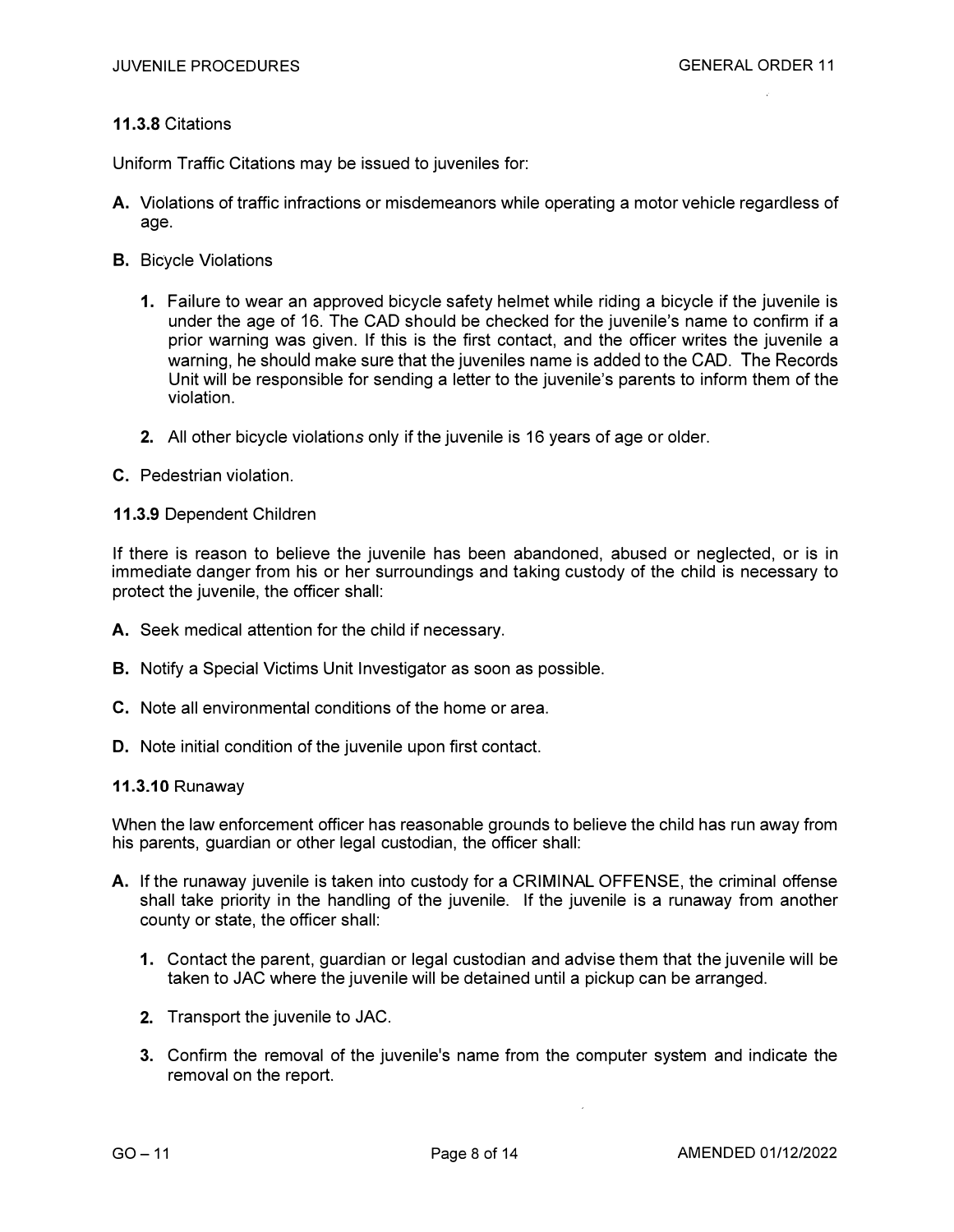- **B.** If the runaway is taken into custody for ONLY being a runaway and NO criminal charges are made, one of the following dispositions will occur:
	- **1.** Contact the parent, guardian, or legal custodian to arrange the return of the juvenile.
	- **2.** If the juvenile is under the custody of Childnet, a message with the caseworkers contact information will be in the miscellaneous remarks section of the FCIC/NCIC response. Contact the juvenile's caseworker to arrange the return of the juvenile. If additional information is required, a Childnet representative can be contacted at (954) 202-3800, or during non-business hours at the 24 our hotline number (954) 202-3802.
	- **3.** If the juvenile is a runaway from out of state, contact JAC at (954) 467-4400 for arrangements to hold the juvenile in their secured facility until a pickup can be arranged.
	- **4.** The Covenant House (954) 561-5559 will be contracted for temporary shelter for juveniles who are runaways from Florida and the parent, guardian, or legal custodian either cannot be contacted or can't take custody of the juvenile in a reasonable amount of time. This shelter is a non-secure facility. There is no guarantee that the runaway will stay at the shelter until parents' arrival.
- **C.** In all cases that a runaway has been returned to a parent, guardian, legal custodian or turned over to one of the facilities listed, contact Communications and have the juvenile's name removed from the computer system.
- **11.3.11** Truant
- **A.** When there are reasonable grounds to believe the juvenile is absent from school without authorization, the officer shall check with the appropriate school to verify that suspected truants are actually truant.
- **B.** If the juvenile is a first time truant who has missed 1-2 days, the officer shall transport the truant to the school they are enrolled in, if that school is in the city. If the school is not in the city, arrangements should be attempted to deliver the truant to their school.
- **C.** An F.I. Card/entry shall be completed on all truants.
- **11.3.12** Juvenile Daytime Curfew
- **A.** A minor who has been suspended or expelled from school may not be or remain in a public place, in an establishment, or within one thousand (1000) feet of a school during the hours of 9:00 am to 2:00 pm during any school day.
- **B.** When encountering a juvenile who fits the criteria in section 11.3.12A and is not exempt under Section 10.3 of the City of Coral Springs Code of Ordinances, the officer may take the juvenile into custody and transport them to the police station.
- **C.** Upon arrival at the police station, the juvenile will only be fingerprinted and photographed if it is their second offense and twelve (12) years of age or older.
- **D.** The officer will attempt to contact a parent of the juvenile, and if the parent cannot be located within two hours, or refuses to take custody of the juvenile, the officer will transport the juvenile to their home.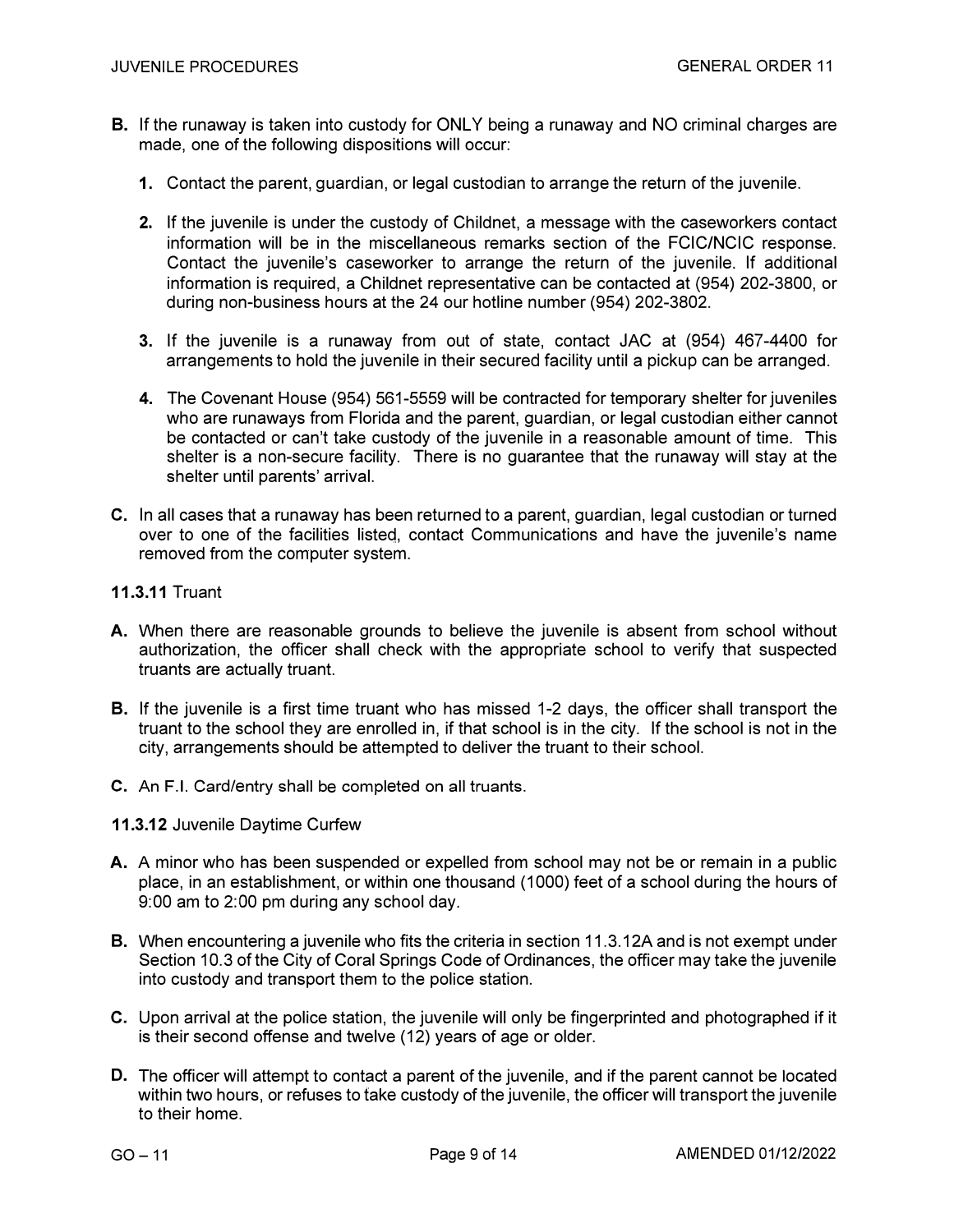- **E.** A juvenile who violates section 11.3. 12A shall receive a written warning for his first violation. The written warning will consist of an F.I. Card completed on the juvenile, and a letter given to the juvenile for their parent(s). For every violation thereaf*t*er, the juvenile will receive a civil infraction (City Ordinance Citation) with a fine of \$50.00.
- **F.** The parent of a juvenile who knowingly permits the juvenile to violate section 11.3. 12A shall receive a written warning for the first violation, and a civil infraction (City Ordinance Citation) with a \$50. 00 fine for every violation thereafter.

#### **11.3.13** Counseling Referral

If an officer believes that a juvenile and/or their family may benefit from counseling, an email or voice mail should be forwarded to the Department's FamilyNictim Advocate. A counseling referral should be considered in conjunction with any of the listed alternative actions.

- **11.3.14** Reporting Guidelines
- A. It is imperative that the parent or legal guardian is notified as soon as possible after a juvenile has been arrested. This must be done for non-custodial arrest as well as for custodial arrest.
- **B.** The following report documents shall be completed as follows:
	- **1.** Custodial Arrest
		- Incident report (In accordance with G.O. -10)
		- Juvenile Case Summary
		- Juvenile Release Agreement (if the juvenile is released to the parent, guardian or legal custodian)
	- **2.** Non-Custodial Arrest
		- Incident report
		- Juvenile Case Summary (in this situation, "NIC" shall be placed on the "date of arrest" line of the Case Summary)
	- 3. City Ordinance Citations- When Permitted

No report is necessary, unless needed to explain additional circumstances, when a City ordinance citation is written. All necessary information can be placed on the back of the last copy of the citation.

**4.** Dependent Children-Child Abuse/Neglect

An incident or supplement report shall be completed when an officer responds to a complaint of a child abuse or neglect. If an arrest is made, a P.C. Sheet is also required.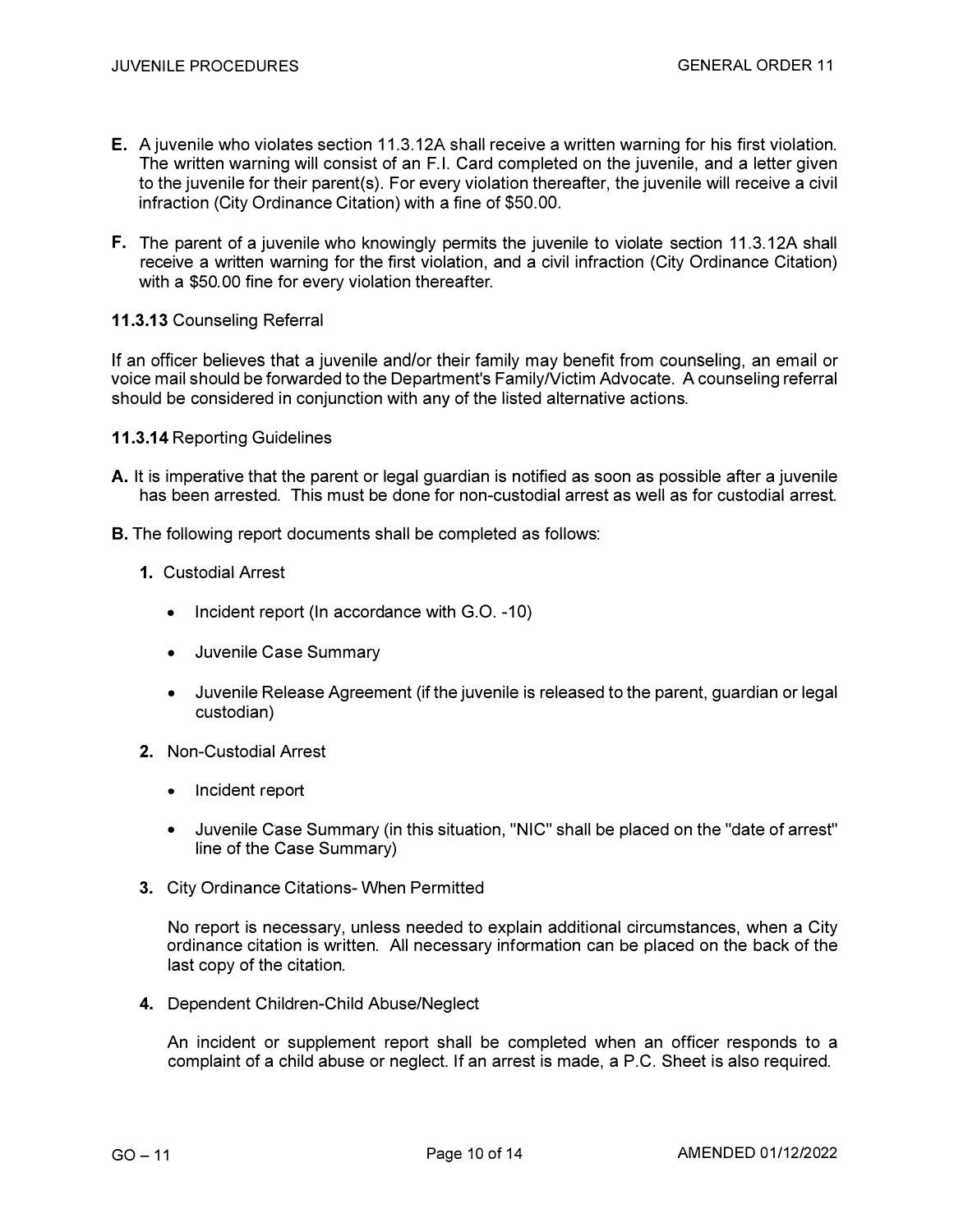- 5. Runaway
	- a. Original Report

When an officer responds to a complaint of a runaway or missing juvenile, the officer shall complete an original incident report. The narrative of the report shall include at a minimum:

- A description of the juvenile's clothing when last seen, if available.
- If any other belongings were taken.
- Any locations frequented by the juvenile.
- Any possible reason(s) the juvenile ran away.
- The school the juvenile attends or attended.
- Friends of the runaway and their addresses.
- The emotional stability of the juvenile, if such information is relevant.
- Confirmation of entry into NCIC/FCIC within two hour timeframe
- b. Supplement Reports

When a runaway either returns home or is taken into custody by an officer, a supplement report shall be completed. The officer should attempt to ascertain the location of the juvenile during the time away from their parents. Communications shall be notified to remove juvenile from NCIC/FCIC. This information should be included in the supplement report.

**6.** Truant

No report is necessary when a truant is taken into custody. However, an Fl card is REQUIRED on truants. The officer may, at his discretion, complete an Incident Report or Counseling Referral Form if additional information is needed for any reason.

#### **11.3.15 Interviewing Juveniles - General Guidelines**

- A. It is not mandatory for a parent or legal guardian to be present during the interviewing of a juvenile either as a witness or a suspect. Parent(s)/guardians shall be conferred with and advised of the Department's and State's juvenile justice process, the possible consequences of their child's actions and their legal responsibilities. The officer shall answer any other pertinent questions.
- **8.** Juveniles must be advised of their Miranda rights in the same manner as an adult. A Waiver Form should be signed when applicable. A parent cannot waive the rights of a juvenile.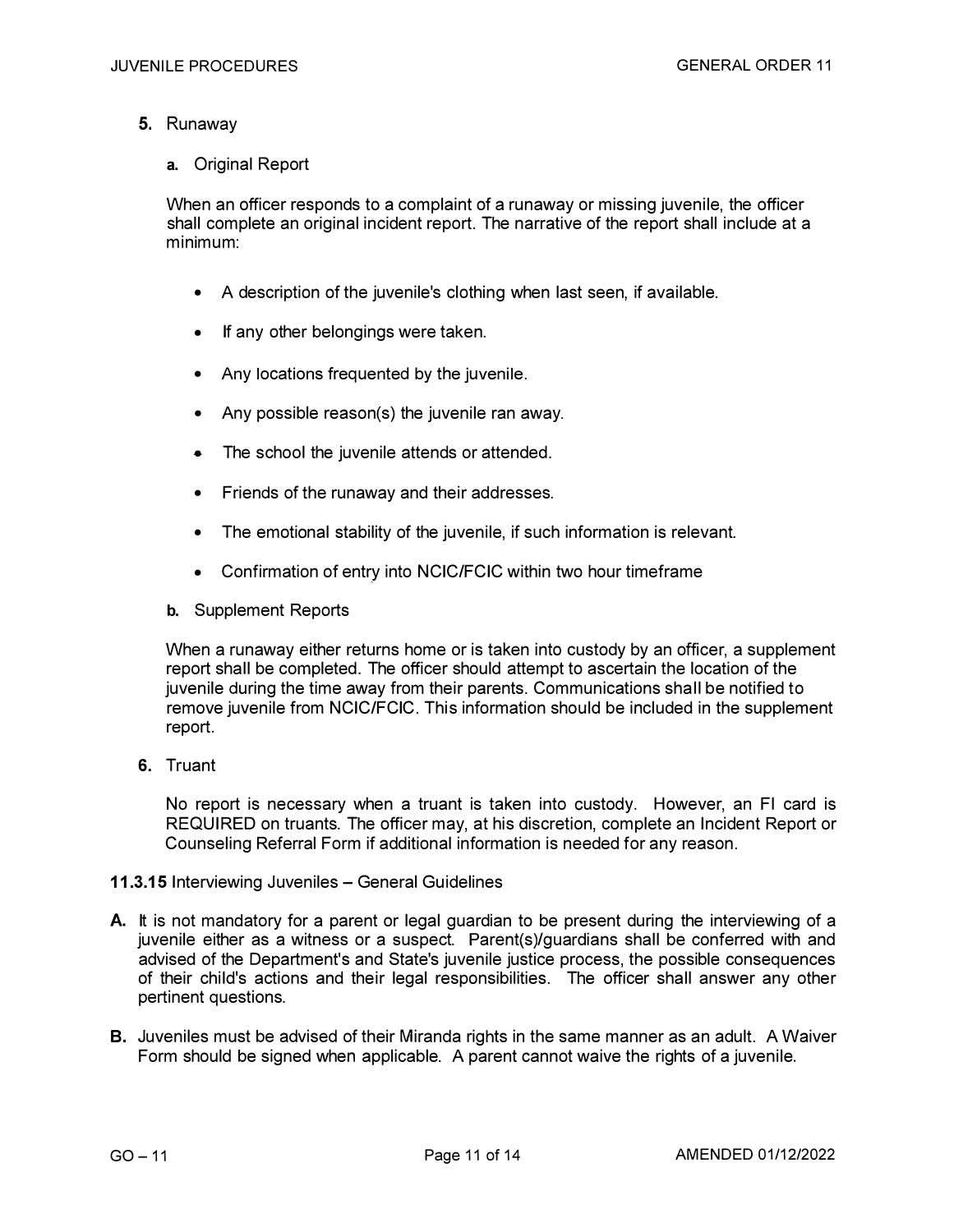- C. Juveniles may be interviewed while in custody only after a diligent effort to advise the juvenile's parent or guardian. If the officer is unable to advise the parent of the need to interview and the seriousness of the crime warrants it, the officer may proceed with the interview.
- D. In school, as well as in the field and in the home, interviews shall be conducted in a professional manner. The use of coercive techniques shall not be used.
- **E.** All interviews should be conducted with only those present that are related to the case at hand.
- **F.** It is suggested that no more than one (1) other officer should be involved in the interview process and it should be limited to one interviewer. More than one officer may be present at the officer's or supervisor's discretion.
- G. Each interview should last for only a reasonable amount of time.
- **H.** Explain to the juvenile the Department's and State's juvenile justice system procedures.
- **11.3.16** Interviewing in Schools
- A. General Guidelines
	- **1.** School administrators are legally acting in "loco parentis", (in place of the parents). The officer should entertain their reasonable requests, reservations and facilitate their cooperation.
	- **2.** Only the primary investigator, and, if available, the assigned School Resource Officer for the school, shall be present at the interview.
	- **3.** Officers/Investigators MUST first contact the SRO assigned to the particular school of the student prior to speaking to the student in school. If the SRO is not available, the Officer/Investigator shall contact their Supervisor prior to speaking with the student.
	- 4. All interviews will be conducted in the presence of a school administrator or a security specialist except for child protection interviews covered in letter D of this section.
	- 5. All service weapons, handcuffs and shields will be concealed from view on plainclothes officers.
	- **6.** Interviews at a school should be conducted when necessary and not as a convenience to the officer.
- B. Witnesses
	- 1. A witness may be contacted at a school only if the witness cannot be contacted at another time and place. However, if a delay in talking to the witness hinders the case, the interview may be conducted in the school.
	- 2. If a witness must be contacted at a school, every effort shall be made to notify the School Resource Officer assigned to the school prior to contacting the juvenile.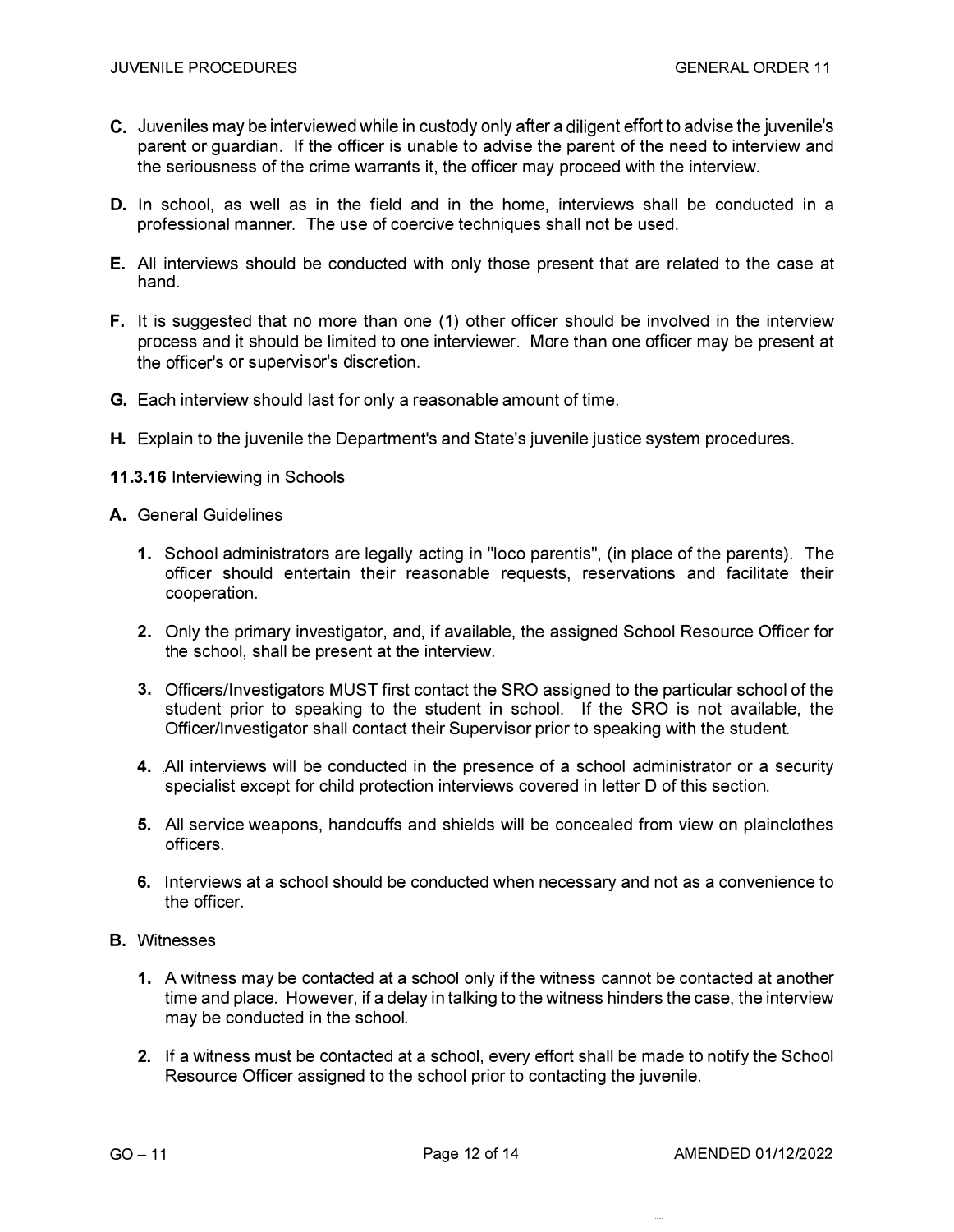#### C. Suspects

- **1.** A student may be interviewed in the school if the student has been implicated in a serious property crime that would be a felony or any felony against persons. An interview may also be conducted if reasonable cause exists to believe the student is the subject.
- **2.** A student may be interviewed for a misdemeanor or lesser felony only if the student or parents cannot be contacted at another time or place other than the school, and the student has been implicated in the crime or other reasonable cause exists to believe the student is the subject.
- **3.** If the subject must be contacted at a school, every effort shall be made to notify the School Resource Officer assigned to the school prior to contacting the juvenile.
- **4.** When waiting for the student, the officer will wait in the office where the interview will be conducted to avoid attracting any unnecessary attention to himself or the student.
- **5.** Although state law does not mandate, an attempt to contact the juvenile's parent will be made unless prior consent from the parent to interview the juvenile at school has been given.
	- a. If the officer feels the case will be hindered by contacting the parent, if the student verbalizes they not be contacted, or if a reasonable effort to contact the parent fails, the interview can proceed.
	- b. The subsequent report should state the time and effort given to attempt contact of the parents. It is not mandatory for a parent, guardian or legal custodian to be present during an interview.
- **6.** Interviews at elementary schools should not be conducted unless there is a public safety concern, or the student is a victim of abuse.
- **7.** If officers feel the student will create a public safety concern, all guidelines may be disregarded and officers, acting under the color of law, may conduct the investigation or arrest, at their discretion.
- D. Child Protection Interviews

In a child protection investigation or a criminal investigation, when the initial interview with the child is conducted at school, the officer may allow an instructional staff member who is known by the child to be present during the initial interview if:

- **1.** The officer believes that the presence of the school instructional staff member may enhance the success of the interview by his presence, and the child requests or consents to the presence of a school instructional staff member at the interview.
- **2.** School instructional staff may only be present when authorized as stated above. Information received during the interview, or from any other source regarding the alleged abuse or neglect of the child shall be confidential, except as otherwise provided by court order. A separate record of the investigation of the abuse or neglect may not be maintained by the school or school instructional staff member.